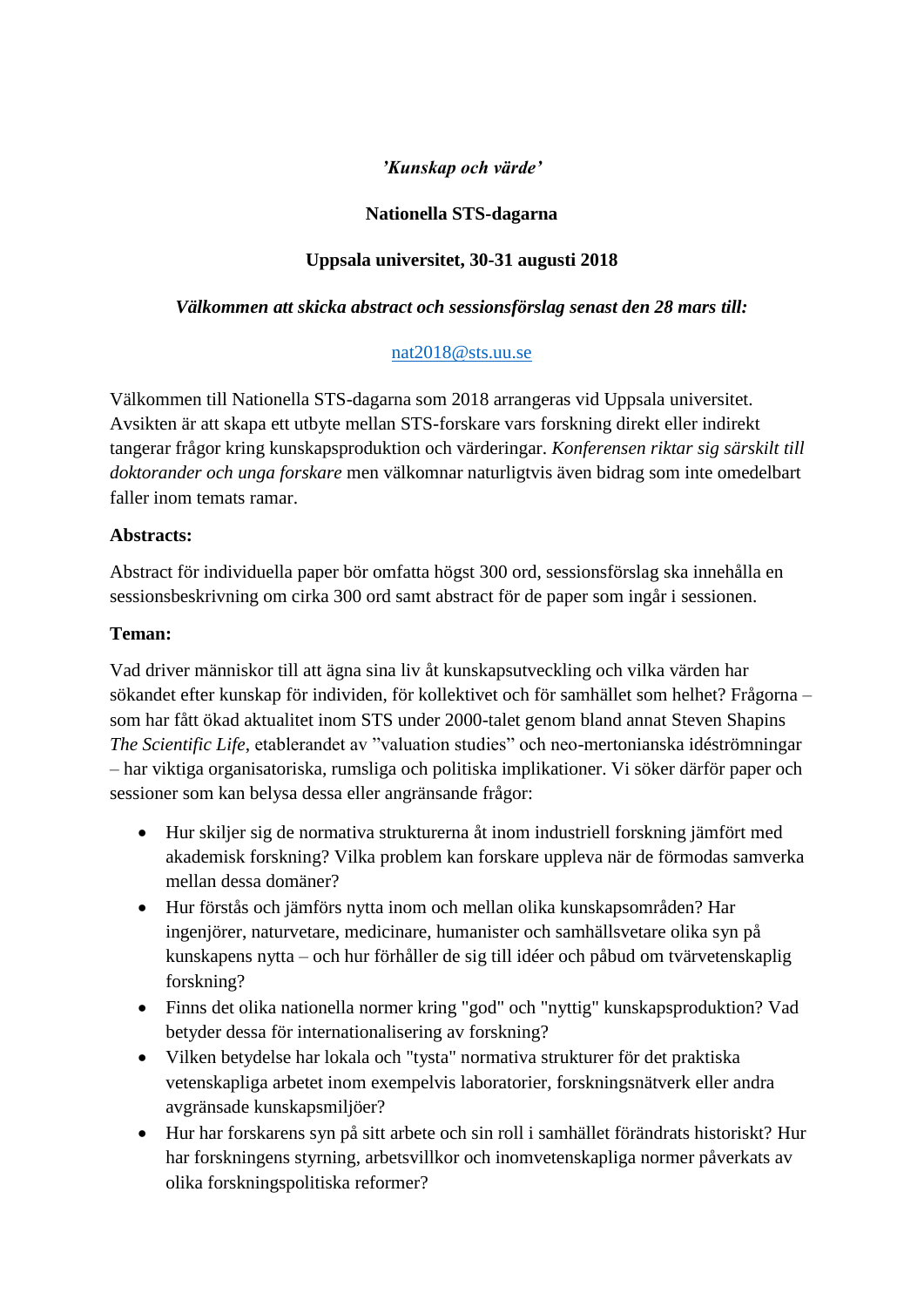Vad händer med forskningen när den värderas marknadsekonomiskt eller på andra sätt definieras kvantitativt?

**Tid och plats:** *Ekonomikum, Uppsala Universitet*, torsdag den 30 augusti till fredag den 31 augusti från lunch till lunch. Plenum: Hörsal 2. Seminarierum: H 432 (Faculty Club), K436 (Enequist-rummet), K 412 (Ekhist konferensrum).

**Deltagare och program:** Meddelas senare via mail och på hemsidan: [http://www.idehist.uu.se/nationella-sts-dagarna-2018.](http://www.idehist.uu.se/nationella-sts-dagarna-2018)

**Kontakt och anmälan:** Skicka abstract med uppgift om namn, mailadress samt institutionsadress till: **[nat2018@sts.uu.se](mailto:nat2018@sts.uu.se)**

**Avgift:** Ingen avgift

**Boende:** Bokas av deltagaren. Se hemsidan för förslag.

**Arrangörer:** Uppsala STS/Ekonomisk-historiska institutionen och Institutionen för idé- och lärdomshistoria, Uppsala universitet.

*Välkomna till Nationella STS-dagarna i Uppsala augusti 2018!*

Jens Eklinder-Frick, Ylva Hasselberg, Elin Löfgren, Daniel Normark, Ingemar Pettersson, Alexandra Waluszewski, Sven Widmalm

## **'Knowledge and Value'**

## **The National STS conference**

Uppsala University, August 30-31 2018

## *Welcome to send abstract and session suggestions before March 28 to:*

#### [nat2018@sts.uu.se](mailto:nat2018@sts.uu.se)

We are pleased to invite you to attend the Swedish STS conference of 2018. The objective with the conference is to facilitate an exchange of ideas between STS scholars who explicitly or implicitly address these issues of valuation and knowledge production. *We particularly invite PhD students and researcher in an early stage of their career.* The conference also invites contributions with topics beyond the scope of the call.

#### **Abstracts**:

Abstracts for papers should not exceed 300 words; session proposals should include a description of the session not exceeding 300 words including individual abstracts on 300 words for each presentation included in the session.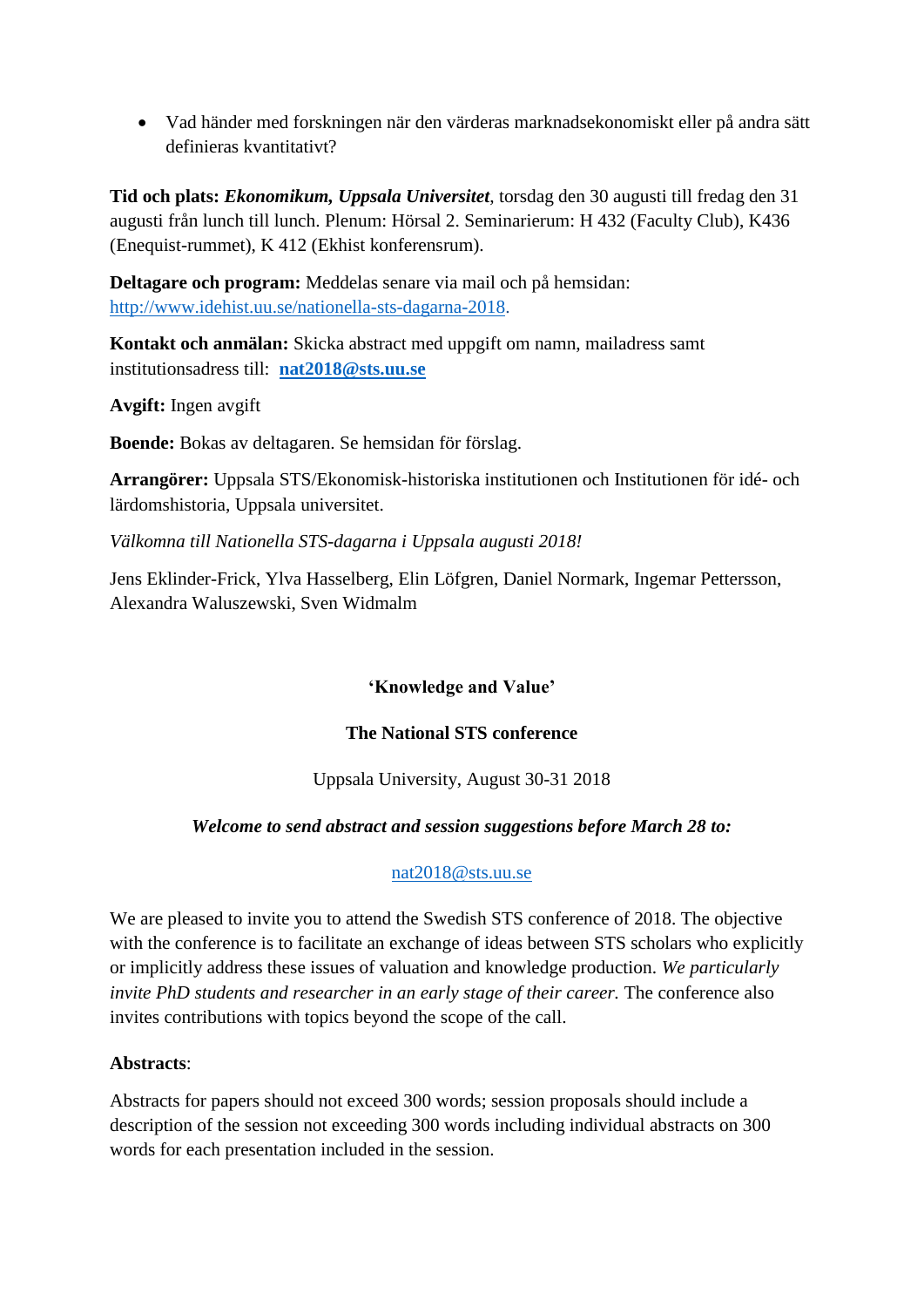### **Theme:**

Why do we do research? What are the underlying forces to do research and to what extent do we value the quest for knowledge from an individual, collective or societal perspective? These questions have gained considerable attention within STS – for example through Stephen Shapin's book *The scientific life*; the emerging field of "valuation studies" and neo-Mertonian studies of science – and have important organisational, spatial and political implications. We invite papers and sessions highlighting these, and similar issues:

- What are the similarities and differences between industrial and academic research in regard to normative structures? What challenges could researchers face when collaborating between these domains?
- How is knowledge valued and compared in different disciplines, faculties and scientific fields? Are there different perspectives on the value of knowledge between different professions – such as physicians and engineers – and different sciences – such as social science, humanities and natural science? To what extent could such differences affect interdisciplinary research?
- Are there national norms regarding values of knowledge production? What implications could such differences have for the universality of science and internationalization of research?
- To what extent do local, particular or tacit normative structures influence scientific work in laboratories, research networks or other forms of knowledge environments?
- How have normative structures of science changed historically? In what ways have working conditions and situated norms been affected by science policy reforms?
- How are the normative structures of science affected by commodification, marketdriven economic models and quantitative assessment?

Place and time: Ekonomikum, Uppsala University, Thursday the 30 August to Friday the 31 August, starting and ending at lunchtime. Plenum: Hörsal 2. Seminar rooms: H 432 (Faculty Club), K436 (Enequist-rummet), K 412 (Ekhist konferensrum).

**Program and participants:** Will be announced later on, through email and on the webpage: [http://www.idehist.uu.se/nationella-sts-dagarna-2018.](http://www.idehist.uu.se/nationella-sts-dagarna-2018)

**Contact:** Send abstract/session suggestions including name and affiliation to **[nat2018@sts.uu.se](mailto:nat2018@sts.uu.se)**

**Fee:** No fee.

**Accommodation:** To be booked by the participants. For suggestions, see the webpage.

**Organizers:** Uppsala STS/Department of Economic History and the Department of History of Science and Ideas, Uppsala University.

*Welcome to the National STS Conference in Uppsala August 2018!*